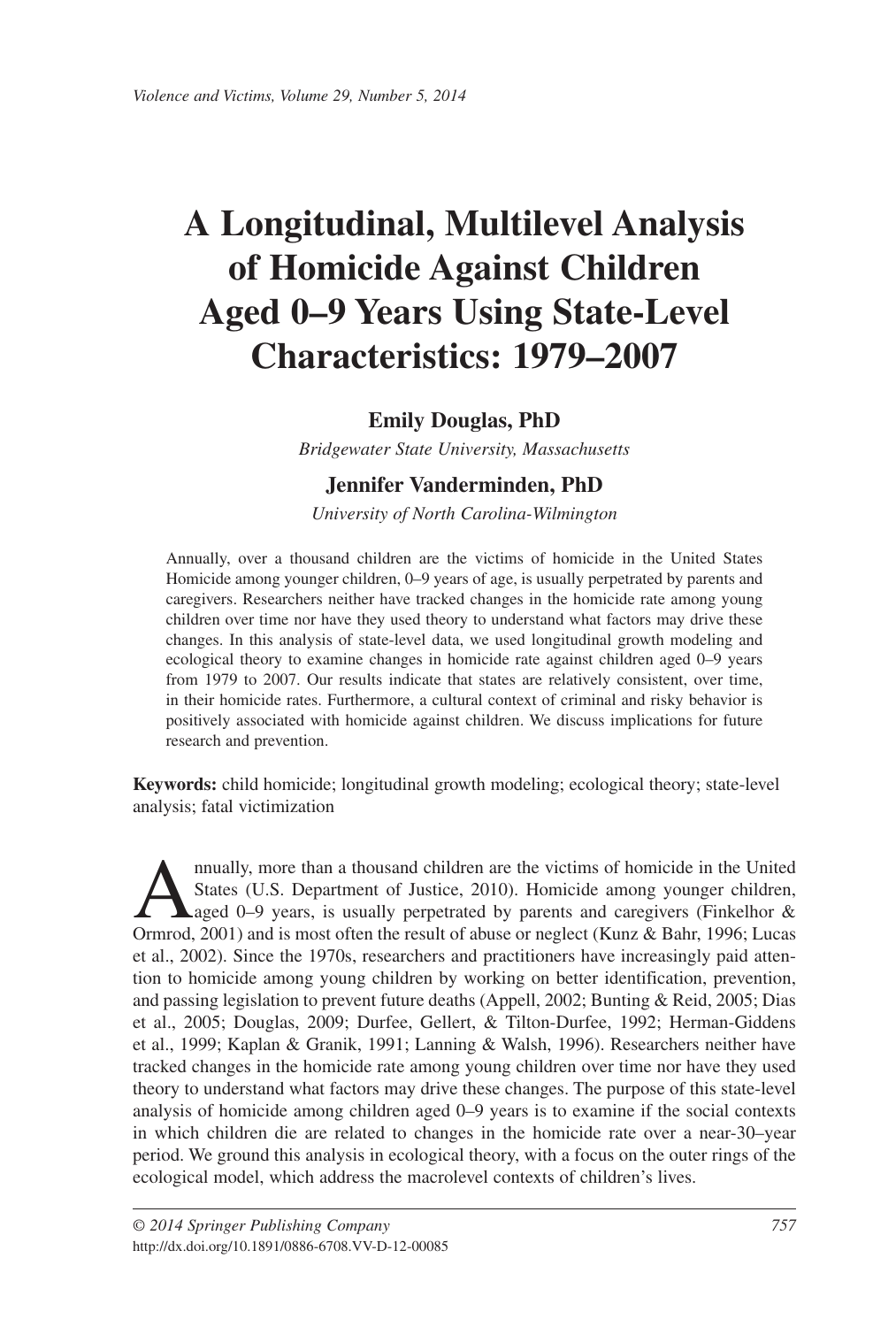# **PREVALENCE OF HOMICIDE AGAINST CHILDREN**

The U.S. Department of Justice provides annual homicide statistics, which include murder and nonnegligent manslaughter (which is the willful killing of one human being by another) in their annual homicide statistics. Estimates from 2009 indicate 627 children younger than the age of 13 years were the victims of homicide (Truman & Rand, 2010; U.S. Department of Justice, 2010). The National Center for Health Statistics reports that in 2002, 890 children died from homicide and that homicide rates among infants is highest at 7.5 per 100,000, compared with 6.1 for all children (Miniño, Anderson, Fingerhut, Boudreault, & Warner, 2006). Similar estimates are confirmed by the Centers for Disease Control and Prevention (CDC, 1997). United Nations Children's Fund (2003) reports that the number of U.S. children who die at the hands of their parents and other caregivers is three times higher than the average of other developed nations. Research shows that the homicide rate against children in the United States (U.S. Department of Health & Human Services, 2011) has been climbing during the past decade or two, even though they have been declining in some European nations (Pritchard & Sharples, 2008).

Younger victims are usually killed by someone who knows them, and most of the time, the perpetrator is a parent. Statistics from the U.S. Department of Justice show that 63% of victims who are younger than the age of 5 years are killed by a parent—33% of the time by a mother and 30% of the time by a father (Truman & Rand, 2010). Outside of parental perpetrators, the vast majority are male acquaintances (Kunz & Bahr, 1996). Perpetrators are usually in young adulthood (Herman-Giddens, Smith, Mittal, Carlson, & Butts, 2003; Kunz & Bahr, 1996), have lower levels of socioeconomic status (Birken, Parkin, To, Wilkins, & Macarthur, 2009; Overpeck, Brenner, Trumble, Trifiletti, & Berendes, 1998; Smithey, 1997), and may present with psychiatric or substance abuse concerns (Rodriguez & Smithey, 1999; Smithey, 1997). Child victims are most often killed by personal weapons (one's own body), asphyxiation, drowning (Kunz & Bahr, 1996), and household objects (Bennett et al., 2006) and are likely the result of an angry impulse (Lyman et al., 2003). Older victims are usually killed by more violent methods. Finally, perpetrators who are not as relationally close to their victims use more violent means to kill them (Smithey, 1998).

# **ECOLOGICAL THEORY**

Ecological theory posits that to understand the influences on a child's behavior and well-being, one must consider the multilayered context in which children live (Bronfenbrenner, 2004). The theory proposes a model of four concentric circles with the child in the center. Each layer considers contextual information and the potential relationship that it has to the child. The first layer of the model, the microsystem, focuses on the interaction between the child and his or her closest relations: parents, siblings, and other close family; peers; religious setting; and neighborhood. The mesosystem is the next layer away from the child and it explores the interaction of the elements of the microsystem and their interaction with the child. The third layer out from the child is the exosystem; this layer considers the influence of the school, community, mass media, and health agencies. The final layer of the ecological model is the macrosystem, which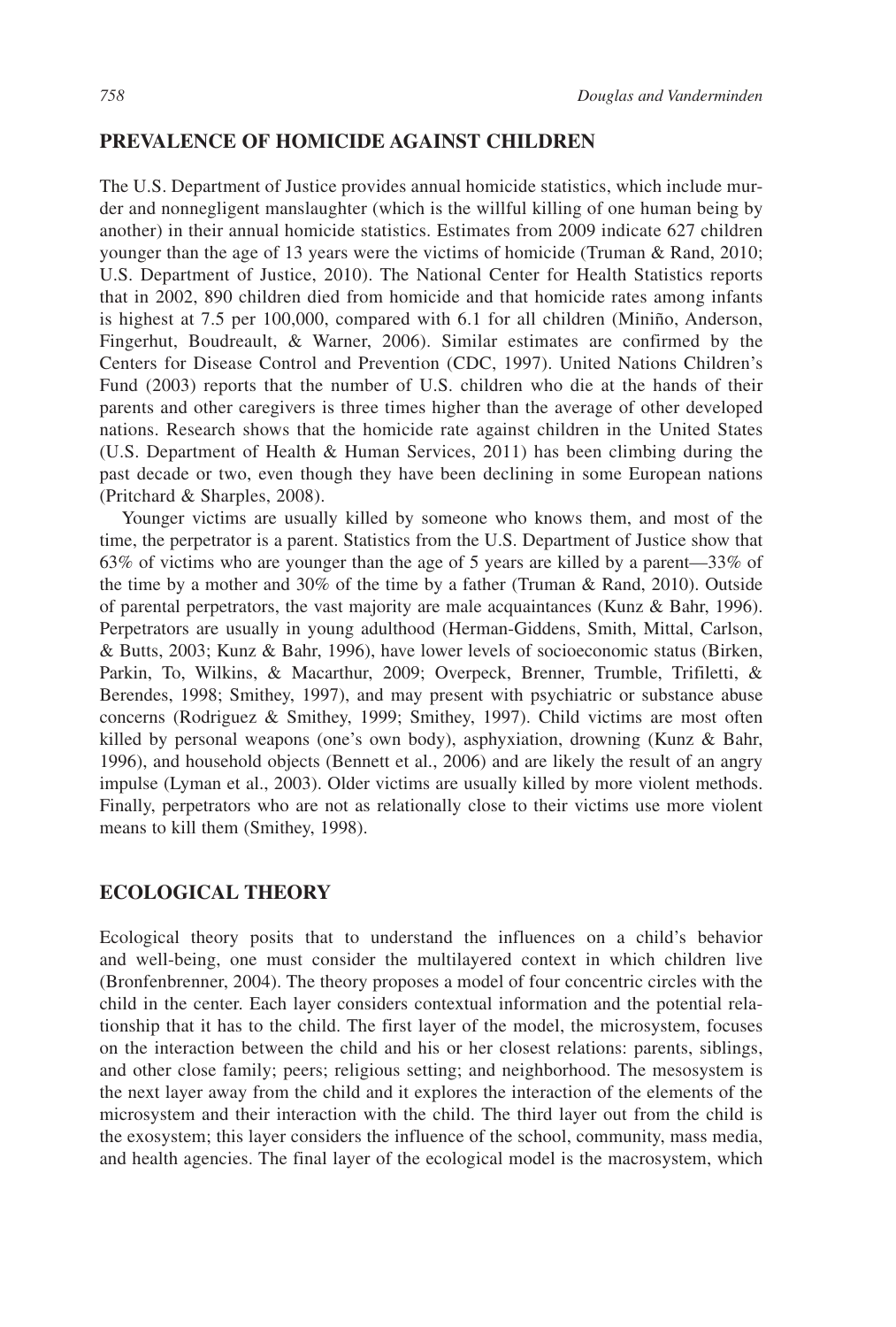focuses on the larger, societal influences on a child, such as the state of the economy, culture, nationality, political system, and state laws. Research has focused on the inner layers of the model, but very little research has examined the outer layers of ecological theory to better understand homicides against children. This is the focus of the present set of analyses.

# **FACTORS RELATED TO HOMICIDE AGAINST CHILDREN**

# **Micro- and Mesosystems**

The literature on homicide against children has documented several risk factors at the individual level. Age is the most consistent and reliable risk factor for homicide among children. Younger children, especially infants, are at higher risk for victimization (Anderson, Ambrosino, Valentine, & Lauderdale, 1983; Kunz & Bahr, 1996; U.S. Department of Justice, 2010), as are males (Anderson et al., 1983; Straus, 1987; U.S. Department of Justice, 2010). Some racial minorities, especially African Americans, are overrepresented among victims (Lyman et al., 2003; Straus, 1987; U.S. Department of Justice, 2010). Children of mothers who did not have prenatal care are at an increased risk for fatal victimization (Overpeck et al., 1998), as well as children whose families have experienced a major life stressor in the past 12 months (Lucas et al., 2002).

# **Exo- and Macrosystems**

There is significantly less research documenting risk factors for children at the macrolevel. The literature that does exist indicates that children are more likely to become homicide victims in nations with higher rates of teenage births, in nations with births to unmarried women, and where there are higher rates of divorce. This is especially true in nations which have less generous spending on social problems (Gartner, 1991). In an examination of state-level characteristics, Straus (1987) determined that the risk factors for homicides against infants and toddlers were distinct from one another. In a model that considered 25 different macrolevel contextual variables, only 3 were significantly related to infanticide: higher rates of unemployment, urban settings, and the ratio of elementary school teachers to students. This model, however, only explained 15.6% of the variance in a state's rate of infanticide and was not longitudinal. Many more factors were related to the homicide of toddlers including existence of marital rape law, rate of owner-occupied housing, divorce rate, alcoholism, high school completion rate among African Americans, physical assault rate, urban location, rate of teen births, and percentage of the population living in crowded housing. This model explained 64.6% of the state-level variance in the homicide of toddlers. An examination of neighborhood factors on homicides against children found that young children who live in low-income neighborhoods are most at risk for homicide (Birken et al., 2009). We identified only one study which used a longitudinal design to examine factors related to changes in the homicide rate. Sen, Wingate, and Kirby (2012) examined the impact of abortion restriction laws on homicide against children using 19 years of data. They found higher rates of homicide against children in states with stricter abortion laws relative to states without strict abortion laws. Little other research has focused on the state-level risk factors for homicide against children. This article will address these gaps.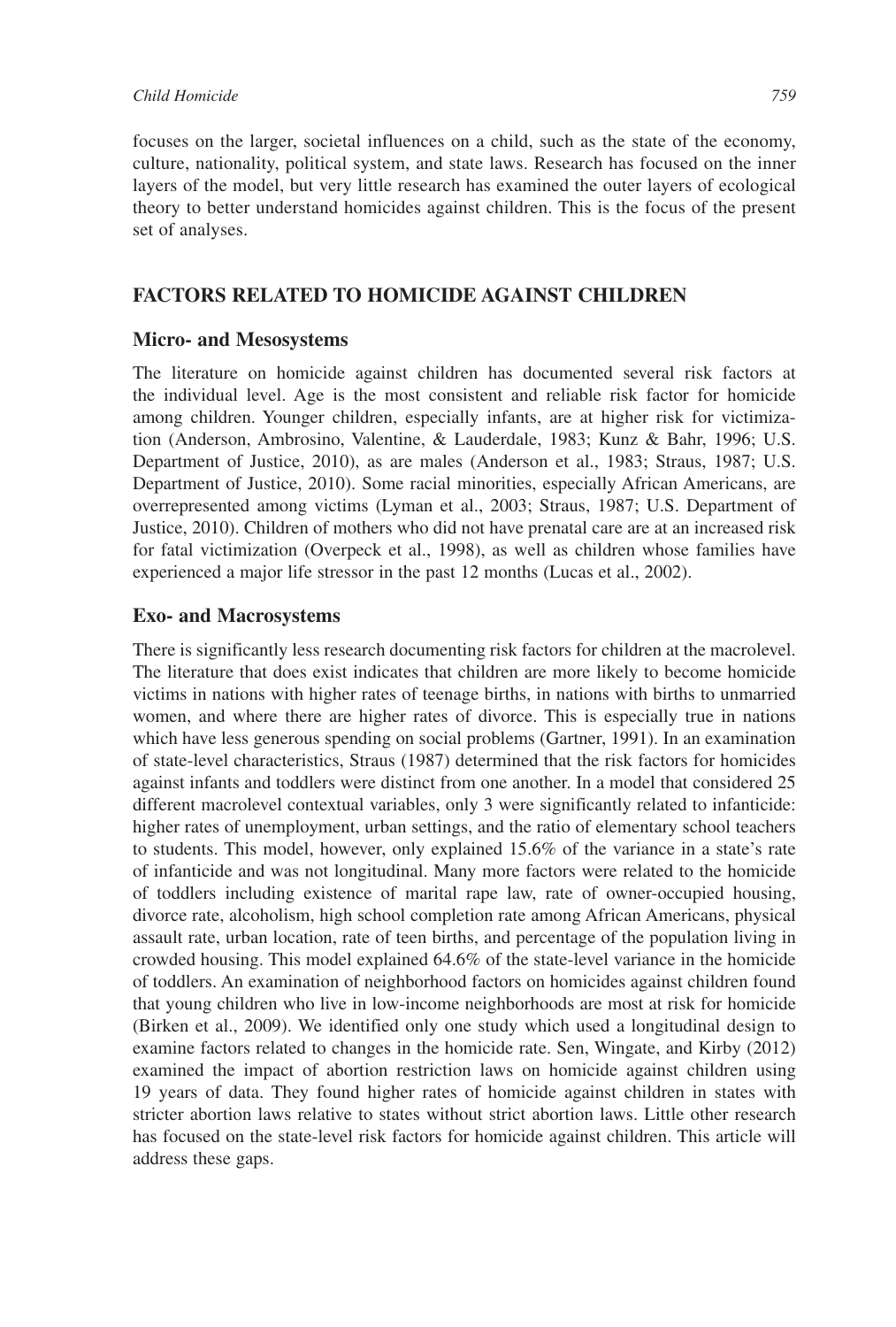## **CURRENT ARTICLE**

In this article, we assess factors related to changes in the U.S. homicide rate among child victims aged 0–9 years between 1979 and 2007. To do this, we used longitudinal growth modeling with data from all 50 states for this 29-year period. Our analyses focus on the state-level contextual factors in which children die and are framed by the "outer rings" of the ecological model. Specifically, we address the following:

- 1. What macrosystem factors, as measured by state-level characteristics, are related to changes in rates of homicides against children aged 0–9 years?
- 2. Does the model of predictive factors differ for infants versus children aged 1–9 years?

## **METHODS**

#### **Data**

*Dependent Variable.* The data for this study came from existing sources of information from government agencies. Data for the state-level dependent variable, homicide against children, came from the interactive website WONDER, which is maintained by the CDC [\(http://wonder.cdc.gov/\).](http://wonder.cdc.gov/) The website provides data about various health indicators, including mortality rates and causes of death. At the time that we extracted data for this study, information for the years 1979–2007 was available, which provided nearly a 30-year span of time. WONDER also allows one to select indicators by various key characteristics, including age and state, which we used in our analyses.

The causes of death on the WONDER website are pregrouped into standard categories as determined by the CDC. The rate of homicide per 100,000 children, aged 0–9 years, per state was the focus of this study. Homicides beyond this age are more likely to be perpetrated by peers (Finkelhor & Ormrod, 2001; Fox, 1993); younger children, on the other hand, are almost only killed by a parent or other caregiver (Kunz & Bahr, 1996; Smithey, 1998). Thus, we selected data by age, years, and state for victims younger than 1 year, 1–4 years, 5–9 years, and a combined category of 0–9 years. This gave us a dataset with  $N = 1,450$ , which was derived by collecting data for 50 states for 29 years (50  $\times$  29 = 1,450). We did not include the District of Columbia because its homicide rate was a high outlier in comparison to the other states. Time is measured in years and is centered for the purposes of the analyses (1979 representing the beginning of time with a value of 0 and each subsequent year having a 1-year increase). Exploratory analyses indicated that a linear measure of time should be used rather than cubic or quadratic measures of time.

*Independent Variables.* Data for the independent variables also came from existing government sources. Using the work by Straus (1987) and ecological theory (Bronfenbrenner, 2004) as a guide, we selected as many state characteristics as possible, which were available with 29 years' worth of data. The political system and state laws were measured by the presence of child death review team legislation. Child death review teams are state/ county-level teams that examine the deaths of children, identify gaps in systems which are intended to protect children, and make recommendations for change which may help to prevent future deaths (Douglas & Cunningham, 2008; Durfee et al., 1992). Data for this variable came from the National Center for Child Death Review. An additional variable was created to measure the impact of child death review teams over time, which reflects the number of years since legislation guiding/mandating child death review teams were in place within each state. Race was measured using data which was included in the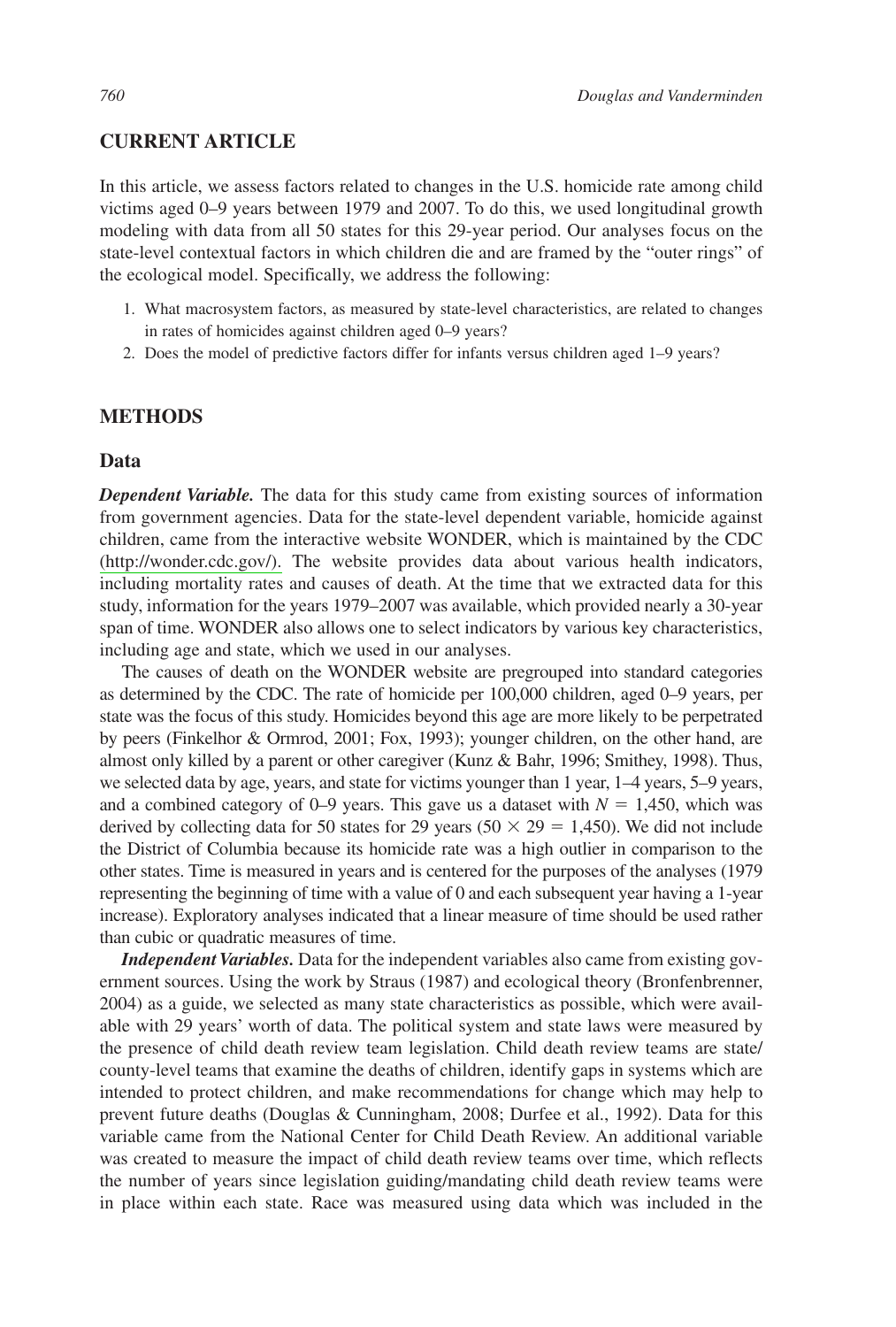*Statistical Abstract of the United States*, published by the U.S. Census Bureau, and which reflects the proportion of the population that is African American in each state by year. Nonunique data was unavailable for 1981–1987. To include these years in the analysis, we applied the value from 1980 to 1981–1983, averaged 1980 and 1988 for 1984, and used the value for 1988 to replace 1985–1987. Economic well-being was measured by (a) the percentage of individuals in each state who meet the poverty cutoff from the Census Bureau and (b) the state-level unemployment rate from the Bureau of Labor Statistics. Family stability at the macrolevel was measured by the state-level divorce rate from the Center for Health Statistics (most states had missing data for 1996–2007). A culture of reckless behavior was measured by a combination of (a) a composite variable measuring criminal activity including rape, robbery, and assault from the Bureau of Justice Statistics (we could not include violent crime because this includes a measure of homicide, which is the dependent variable in our set of analyses) and (b) motor vehicle deaths available, which was available through the WONDER system of the CDC.<sup>1</sup>

Data for all of the years, except where noted, was gathered for the years 1979–2007 and all variables are time varying (have a measure for each year). All predictors (with the exception of time since child death review team variable) are time-lagged by 1 year to better address issues of time ordering. Analyses with non–time-lagged predictors were nearly identical to analysis with time-lagged predictors with only one significant difference in predictive factors for homicide against infants. With the exception of the child death review team variables (presence of and time since legislated), all predictors were centered on the grand mean for ease of interpretation.

#### **Analysis**

The analysis began with exploratory work examining changes in homicide rates over time and variation in homicide rates across states before we implemented longitudinal growth modeling (LGM). LGM allows one to examine change across time, including whether variation in an outcome/dependent variable exists across time, the form of this variation, and whether similarity exist in the rate of change across states (Singer & Willett, 2003). LGM allowed us to test the two hypotheses, determining which predictive factors are associated with homicide rates. This analysis also allowed us to examine if the variation in homicide rates is primarily within states (over time) or between states. To partition how much of the variance is between and within states, we calculated an intraclass correlation:

Intraclass correlation (ICC) = 
$$
\frac{\text{Level 2 variance (in initial status)}}{\text{Level 2 variance (in initial status)} + \text{Level 1 variance}}
$$

Exploratory work determined which predictors should be included in the longitudinal growth models predicting homicide against infants and children. Goodness-of-fit statistics  $(-2 \log$  likelihood  $[-2LL]$ , Akaike information criterion [AIC], and Bayesian information criterion [BIC]) were compared to determine the best fitting model. Initial exploratory work indicated that homicide against children (aged 0–9 years) was significantly associated with all predictors in the expected direction with the exception of unemployment, with which there was no significant relationship. In terms of infant homicide rates, all bivariate relationships were significant and in the expected direction with the exception of poverty. In fact, homicide was not significantly related to poverty at the bivariate level. The bivariate analysis indicates that there are some differences in predictive factors for homicide against children (aged 0–9 years) compared to infant (aged younger than 1 year). This is further described in our analyses of multivariate analysis using multilevel modeling.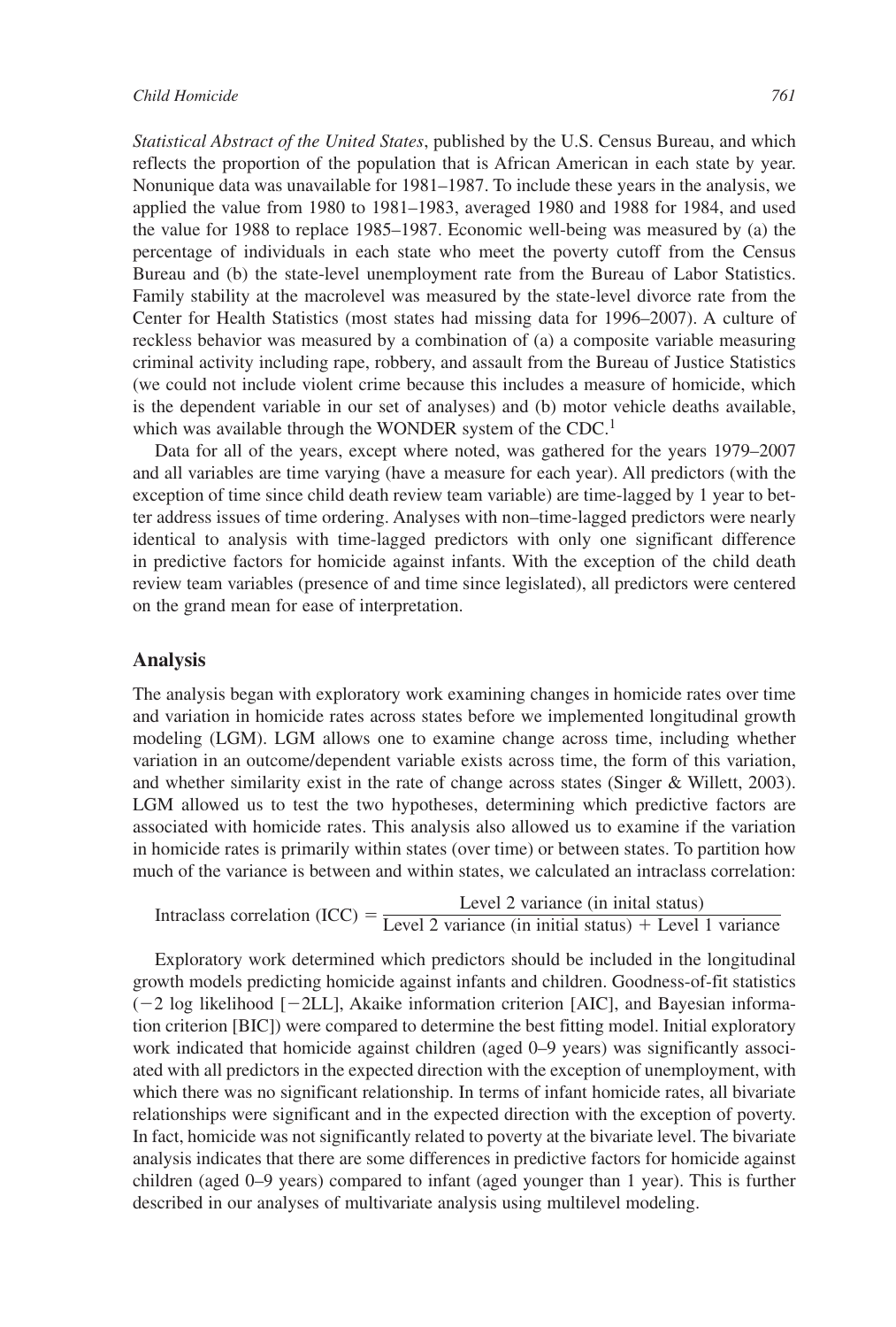To access if these relationships mattered over time and if they remained once all variables were included in the model, we used LGM in SPSS. LGM allows us to examine the change over time in homicide rates and to differentiate between differences within states over time and differences across states over time. Each longitudinal growth model analysis begins with an unconditional growth model, which tells us if there is variance in homicide to be explained and if that variance is a Level 1 (within states) or Level 2 (between states). Once we establish that there was variance and at what level the variance lay, we began to include predictors at both levels to explain changes in homicide rates. The first predictor we included in both analyses was a measure of time (year-centered). This model is called the unconditional growth model and allowed us to determine if homicide changed over time (e.g., how much of the variance in homicide can be explained by changes in time). Each analysis then proceeds by adding predictive factors and determining their impact on the level of homicide and on the rate of change over time in child homicide rates. At each step in the analysis, we examined the effect of the predictor as well as the goodness-of-fit statistics to determine which predictors significantly contributed to the model and therefore should remain in our "final" model.

#### **RESULTS**

# **Macrosystem Factors and Homicides Against Children**

Figure 1 shows the varying homicide rate between 1979 and 2007, first for all children aged 0–9 years, and by age group as well. Results of the longitudinal growth models predicting homicide in children aged 0–9 years are presented in Table 1. The unconditional



**Figure 1.** Homicides against children per 100,000, by age, 1979–2007.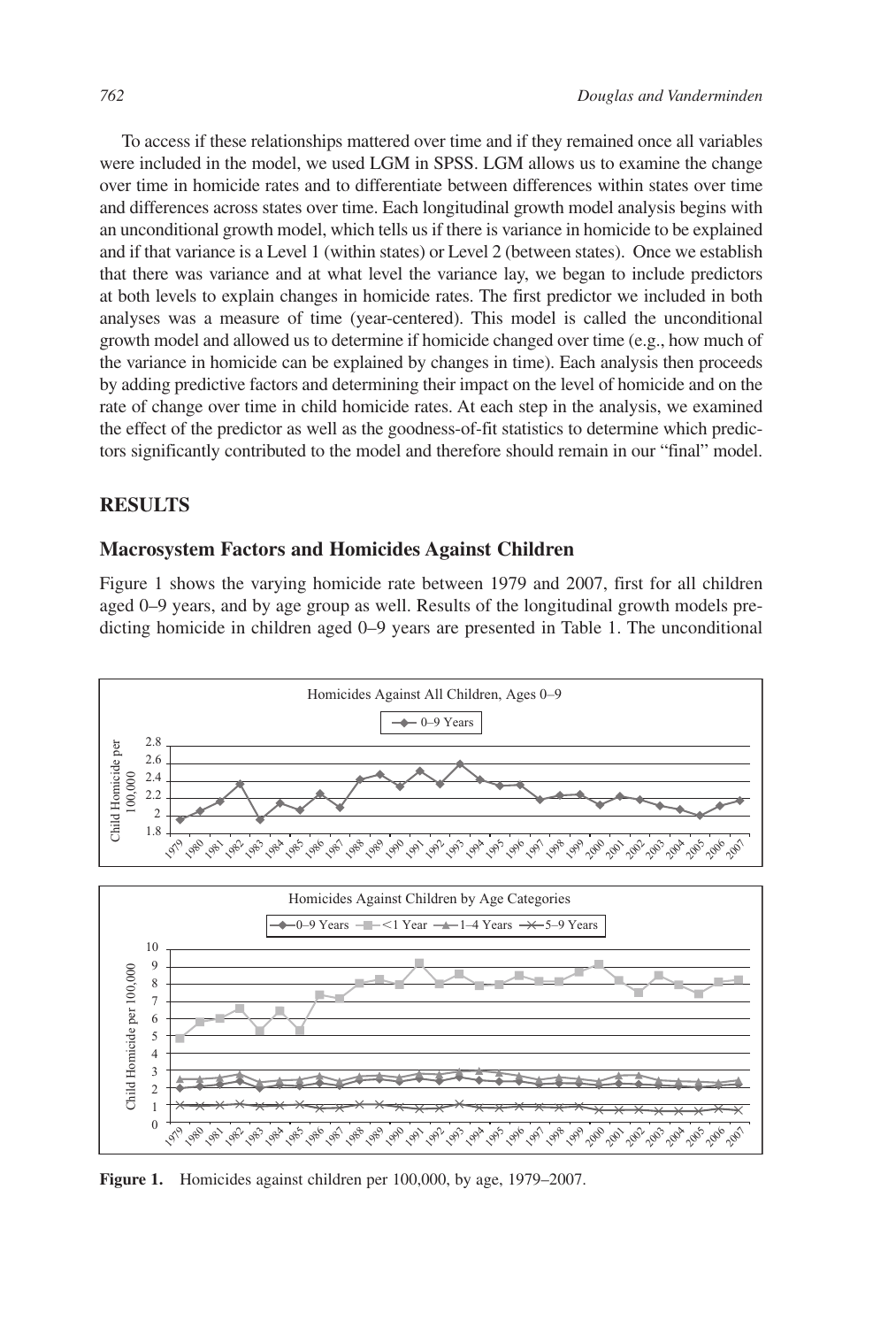| <b>TABLE 1.</b> Longitudinal Growth                                                                 |            |            |                                                                                                 |            | Models Predicting Homicide Against Children Aged 0-9 |            |                    |                 |            |
|-----------------------------------------------------------------------------------------------------|------------|------------|-------------------------------------------------------------------------------------------------|------------|------------------------------------------------------|------------|--------------------|-----------------|------------|
|                                                                                                     | Model 0    | Model 1    | Model 2                                                                                         | Model 3    | Model 4                                              | Model 5    | Model 6            | Model 7         | Model 8    |
| Fixed effects                                                                                       |            |            |                                                                                                 |            |                                                      |            |                    |                 |            |
| Intercept                                                                                           | 2.160***   | $2.010***$ | 1.940****                                                                                       | $2.040***$ | $2.040***$                                           | $2.050***$ | $2.080***$         | $1.900$ ***     | 1.795****  |
| Year-centered                                                                                       |            | $0.011*$   | $0.020**$                                                                                       | 0.008      | $0.008\,$                                            | $0.007\,$  | 0.005              | 0.011           | $0.026**$  |
| CFRT                                                                                                |            |            | 0.088                                                                                           | $0.101\,$  | 0.100                                                | 0.100      | 0.083              | 0.099           | 0.105      |
| Post-CFRT                                                                                           |            |            | $-0.038**$                                                                                      | $-0.010$   | $-0.010$                                             | $-0.010$   | $-0.008$           | $-0.008$        | $-0.220$   |
| Rape                                                                                                |            |            |                                                                                                 | $0.015***$ | $0.016***$                                           | $0.015***$ | $0.015***$         | $0.013***$      | $0.013***$ |
| Robbery                                                                                             |            |            |                                                                                                 | $0.001\,$  | $0.001\,$                                            | $0.001\,$  | $0.001\,$          | $0.001\,$       | $0.001*$   |
| Assault                                                                                             |            |            |                                                                                                 | $0.001**$  | $0.001*$                                             | $0.001***$ | $0.001**$          | $0.001**$       | $0.001*$   |
| Proportion                                                                                          |            |            |                                                                                                 |            | 0.693                                                |            |                    |                 |            |
| African American                                                                                    |            |            |                                                                                                 |            |                                                      |            |                    |                 |            |
| Poverty                                                                                             |            |            |                                                                                                 |            |                                                      | $-0.007$   |                    |                 |            |
| Unemployment                                                                                        |            |            |                                                                                                 |            |                                                      |            | $-0.032^{\dagger}$ |                 |            |
| Divorce                                                                                             |            |            |                                                                                                 |            |                                                      |            |                    | $0.060 \dagger$ | 0.018      |
| Motor vehicle death                                                                                 |            |            |                                                                                                 |            |                                                      |            |                    |                 | $0.039***$ |
| Variance components                                                                                 |            |            |                                                                                                 |            |                                                      |            |                    |                 |            |
| Level 1                                                                                             |            |            |                                                                                                 |            |                                                      |            |                    |                 |            |
| W/I state                                                                                           | $0.954***$ | $0.895***$ | $0.886***$                                                                                      | $0.883***$ | $0.882***$                                           | $0.881***$ | $0.880***$         | $0.898***$      | $0.894***$ |
| Level 2                                                                                             |            |            |                                                                                                 |            |                                                      |            |                    |                 |            |
| In initial status                                                                                   | $0.300***$ | $0.401***$ | $0.400**$                                                                                       | $0.166***$ | $0.169**$                                            | $0.170**$  | $0.169**$          | $0.154**$       | $0.170**$  |
| In rate of change                                                                                   |            | $0.001**$  | $0.001**$                                                                                       | $0.001**$  | $0.001**$                                            | $0.001**$  | $0.001**$          | $0.001**$       | $0.001*$   |
| Covariance                                                                                          |            | $-0.009*$  | $-0.009*$                                                                                       | $-.005$    | $-.005$                                              | $-0.005$   | $-0.004$           | $-0.005$        | $-0.007*$  |
| Goodness-of-fit statistics                                                                          |            |            |                                                                                                 |            |                                                      |            |                    |                 |            |
| $-2LL$                                                                                              | 4165.0     | 4119.9     | 4111.6                                                                                          | 4063.1     | 4062.7                                               | 4062.7     | 4059.8             | 3946.0          | 3928.4     |
| <b>AIC</b>                                                                                          | 4169.0     | 4131.9     | 4127.6                                                                                          | 4085.1     | 4086.1                                               | 4086.7     | 4083.8             | 3970.0          | 3954.4     |
| BIC                                                                                                 | 4179.5     | 4163.6     | 4169.8                                                                                          | 4143.2     | 4149.5                                               | 4150.1     | 4147.1             | 4033.0          | 4022.6     |
| <i>Note.</i> W/I state = within state; $-2LL = -216$<br>*p < .05. **p < .01. ***p < .001. †p < .10. |            |            | $-2 \log$ likelihood; AIC = Akaike information criterion; BIC = Bayesian information criterion. |            |                                                      |            |                    |                 |            |

*Child Homicide 763*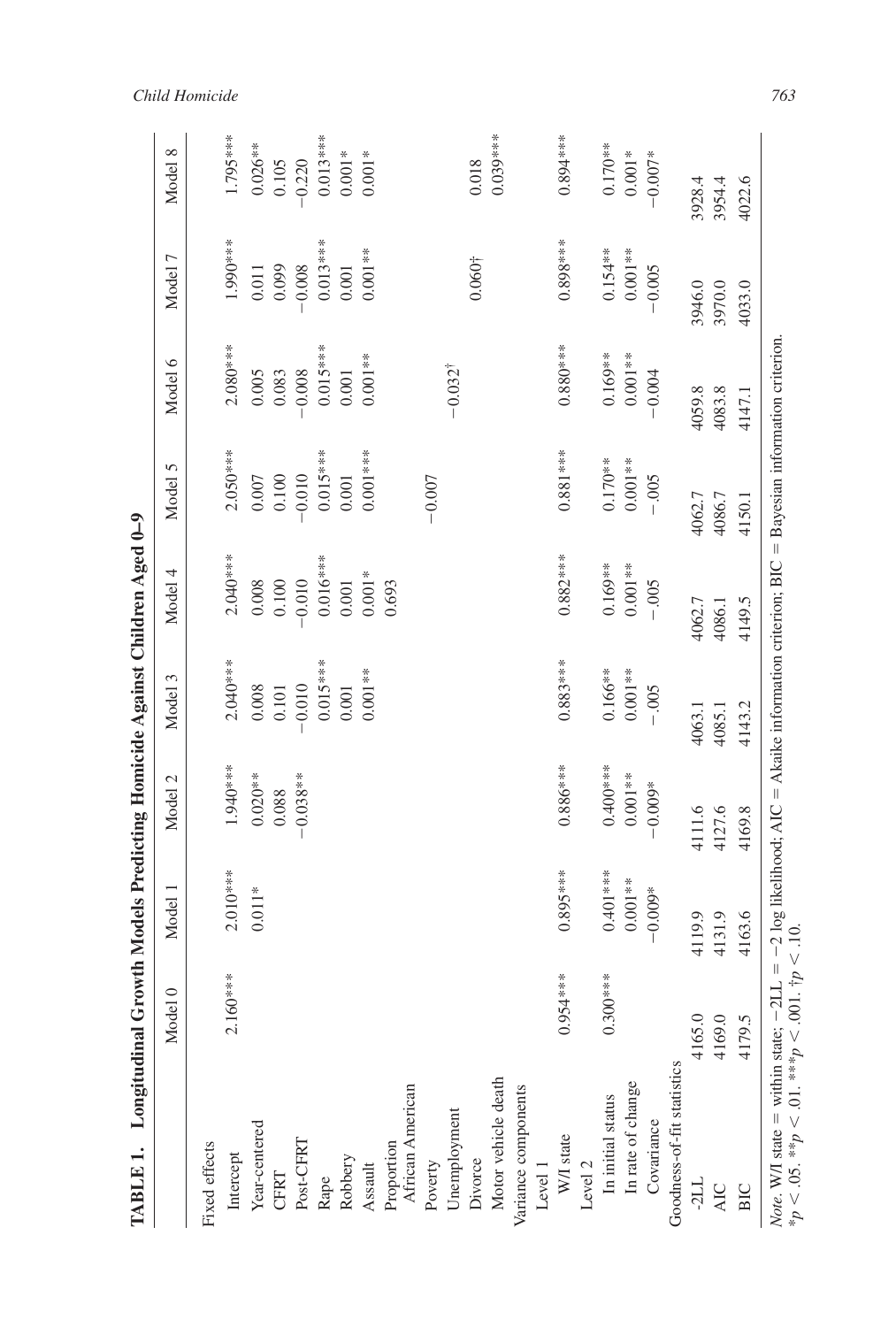means model (Model 0) indicates that there is significant variance in homicide rates both within states and across states to be explained. The intraclass correlation calculated from the unconditional means model indicates that 24% of the variance in child homicide can be explained by state-to-state differences. The unconditional growth model (Model 1) indicates that child homicide does change over time and that a great deal of the variance in child homicide is explained by the passage of time. The average rate of change in homicide for children aged 0–9 years is positive, meaning that the rates of homicide are on average increasing over time.

Models 3–7 show the addition of each predictive factor, building up to the final model, which we describe here. The final model shows that the political context was not related to homicides against children. Passage of child death review team laws on child homicide has no significant impact on child homicide rates at the .05 level (aged 0–9 years) once other predictors are included in the model, although it was marginally significant. For every 1-year increase in time, the child homicide rate increases by 0.026. Our contextual variables measuring first crime and then risky behavior shows that rape, robbery, assault, and motor vehicle deaths are all positively related to homicide rates over time indicating that with an increase in these rates, there is a corresponding increase in child homicide 1 year later. The variance components in Table 1 indicate that most of the variance reduction in child homicide rates is happening at the between-state level, whereas very little variance within states is explained by the inclusion of the predictors. In other words, states are fairly consistent year to year in their homicide rates against children; most of the variance occurs between states. The final model indicates that there is still variance in child homicide both within and between states left to be explained by variables which we did not include in our models.

## **Models Differing by Age**

To address Research Question 2, testing whether the factors predicting changes in homicide rates for children aged 0–9 years differ for infants, we ran an additional LGM predicting homicide for infants (younger than 1 year old). The results, which are displayed in Table 2, for infants are similar to those of all children with a few notable differences. The intraclass correlation calculated from the unconditional means model indicates that 11% of the variance in infant homicide can be explained by state-to-state difference. The infant homicide rate of change is positive; with every 1-year increase in time, the homicide rate increases by 0.154 for infants (when controlling for all other significant predictors), which is much higher than it was for all children at 0.026.

The political context is not significant for understanding homicides against infants, either. The passage of child death review team legislation has no significant impact on infant homicide rates (aged younger than 1 year) once other predictors are included in the model. The social context of crime was only partially supported in this model. Assault rates are the only significant predictor of higher levels of homicide rates. As with the analysis predicting homicide for children aged 0–9 years, most of the variance in homicide rates is explained across states with little variance explained within states. This indicates that state-to-state differences are explained (partially) with the inclusion of the predictors but that little of the change over time is explained. The final model indicates that there is still variance in infant homicide rates at both the within- and between-state levels, which we were not able to explain with the current models.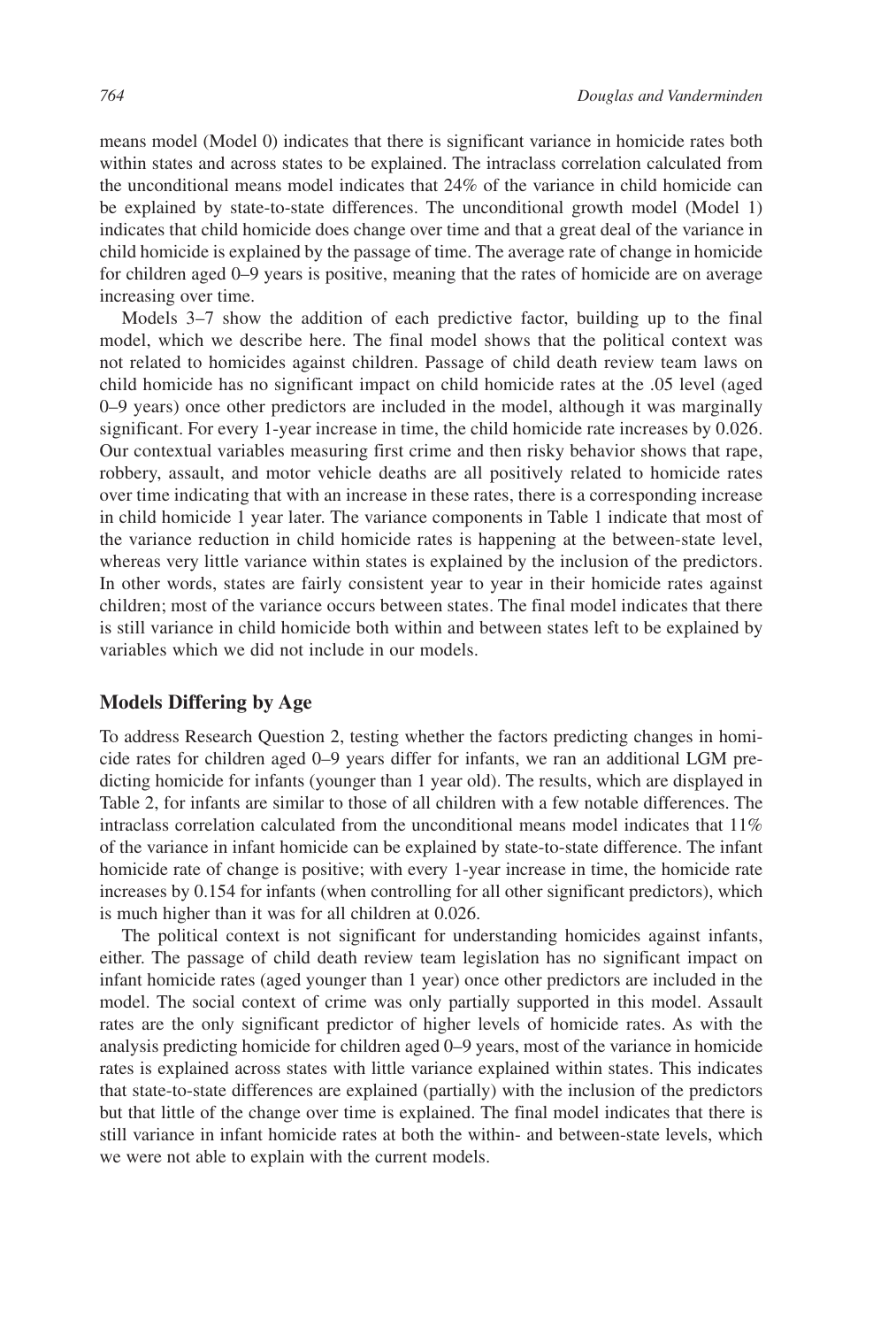| TABLE 2. Longitudinal Growth Models Predicting Homicide Against Children Aged Younger Than 1 Year                                                                                             |            |                |                |                |            |            |                |                    |
|-----------------------------------------------------------------------------------------------------------------------------------------------------------------------------------------------|------------|----------------|----------------|----------------|------------|------------|----------------|--------------------|
|                                                                                                                                                                                               | Model 0    | Model 1        | Model 2        | Model 3        | Model 4    | Model 5    | Model 6        | Model 7            |
| Fixed effects                                                                                                                                                                                 |            |                |                |                |            |            |                |                    |
| Intercept                                                                                                                                                                                     | 7.500***   | 5.610***       | 5.380***       | 5.690***       | 5.690***   | $5.870***$ | 5.650***       | $5.300***$         |
| Year-centered                                                                                                                                                                                 |            | $0.135***$     | $0.161***$     | $0.127***$     | $0.127***$ | $0.113**$  | $0.126***$     | $0.154***$         |
| CFRT                                                                                                                                                                                          |            |                | $0.956\dagger$ | $0.876\dagger$ | 0.874      | 0.811      | $0.987\dagger$ | 1.006 <sup>†</sup> |
| Post-CFRT                                                                                                                                                                                     |            |                | $-0.188**$     | $-0.107$       | $-0.108$   | $-0.099$   | $-0.109$       | $-0.139\dagger$    |
| Rape                                                                                                                                                                                          |            |                |                | 0.009          | 0.010      | 0.010      | 0.007          | 0.009              |
| Robbery                                                                                                                                                                                       |            |                |                | $-0.000$       | $-0.000$   | 0.000      | $-0.000$       | 0.001              |
| Assault                                                                                                                                                                                       |            |                |                | $0.007***$     | $0.007***$ | $0.007***$ | $0.007***$     | $0.006**$          |
| African American<br>Proportion                                                                                                                                                                |            |                |                |                | 0.474      |            |                |                    |
| Unemployment                                                                                                                                                                                  |            |                |                |                |            | $-0.123$   |                |                    |
| Divorce                                                                                                                                                                                       |            |                |                |                |            |            | 0.055          | $-0.034$           |
| Motor vehicle death                                                                                                                                                                           |            |                |                |                |            |            |                | 0.069              |
| Variance components                                                                                                                                                                           |            |                |                |                |            |            |                |                    |
| Level 1                                                                                                                                                                                       |            |                |                |                |            |            |                |                    |
| W/I state                                                                                                                                                                                     | $27.70***$ | $25.37***$     | 25.14***       | $25.22***$     | $25.22***$ | 25.16***   | $25.54***$     | $25.48***$         |
| Level 2                                                                                                                                                                                       |            |                |                |                |            |            |                |                    |
| In initial status                                                                                                                                                                             | $3.50***$  | $2.00^{+}_{-}$ | $2.18*$        | 0.715          | 0.725      | 0.726      | 0.784          | 1.09               |
| In rate of change                                                                                                                                                                             |            | $0.014**$      | $0.016**$      | $0.012*$       | $0.013*$   | $0.012*$   | $0.013*$       | $0.013*$           |
| Goodness-of-fit statistics                                                                                                                                                                    |            |                |                |                |            |            |                |                    |
| $-211$                                                                                                                                                                                        | 9007.6     | 8910.4         | 8902.2         | 8878.4         | 8878.4     | 8876.3     | 8606.2         | 8603.7             |
| <b>AIC</b>                                                                                                                                                                                    | 9011.6     | 8922.4         | 8918.2         | 8900.4         | 8902.4     | 8900.3     | 8630.2         | 8629.7             |
| BIC                                                                                                                                                                                           | 9022.2     | 8954.1         | 8960.4         | 8958.5         | 8965.7     | 8963.7     | 8693.1         | 8697.9             |
| <i>Note.</i> W/I state = within state; $-2LL = -2 \log$ likelihood; AIC = Akaike information criterion; BIC = Bayesian information criterion.<br>**p < .05. **p < .01. ***p < .001. †p < .10. |            |                |                |                |            |            |                |                    |

*Child Homicide 765*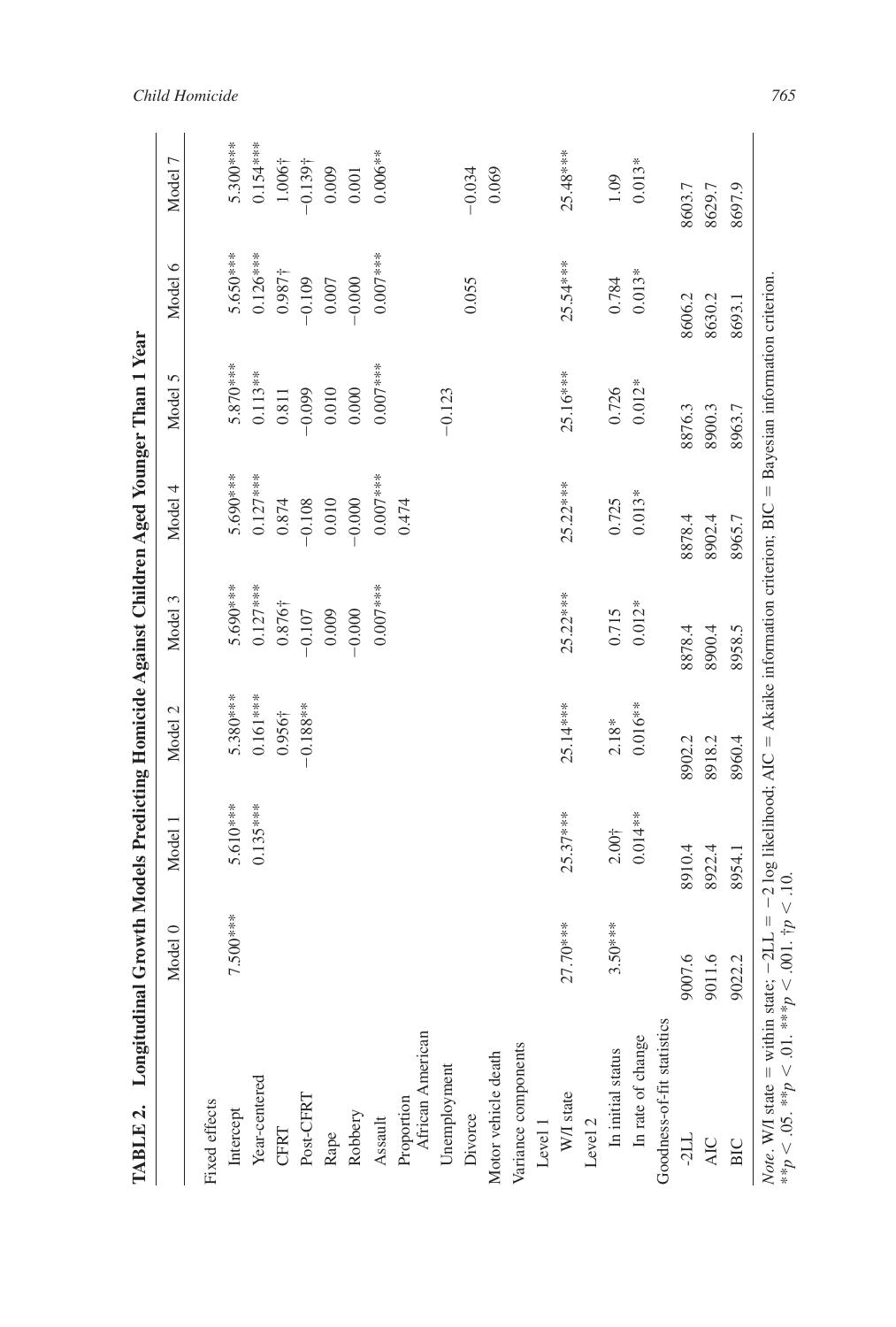# **DISCUSSION**

The purpose of this study was to explore the changing homicide rate against children within the context that children live. Most previous research has examined homicide against children at the individual level. This article is among a small number of papers which considers the social context in which children die and the only to examine the social context using a longitudinal design with time-varying predictors. Our results show that many factors which are related to homicide against children at the individual level do not predict homicide at the macrolevel. The primary social contextual characteristic that appears to matter most is risky behavior, which is positively related to homicides against infants and children aged 0–9 years. Other important outcomes include that states are relatively consistent in their rates of homicide against children and that our models predicted a small amount of variance in the change of homicides against children from 1979 to 2007.

# **The Social Context in Which Children Die**

*Political Context.* The results indicate that legislation mandating or guiding child death review teams are not related to changes in the homicide rate against children, even though the primary mission of review teams is to lower the death rate among children (Webster, Schnitzer, Jenny, Ewigman, & Alario, 2003). Most legislation concerning child death review is oriented toward prevention versus investigation, by a factor of about three-toone (Douglas & McCarthy, 2011a). That said, despite the resources that are dedicated to child death review (Durfee, Parra, & Alexander, 2009; Webster et al., 2003), there have been very few attempts to evaluate the effectiveness of child death review teams (Douglas, 2005); what few attempts have been made have had mixed outcomes (Kellermann et al., 1999; Palusci, Yager, & Covington, 2010). One potential reason why there may have been no statistically significant relationship between child death review teams and homicides against children in our analyses is that we examined when legislation mandating or guiding child death review was implemented. Many states initiated their own review teams before legislation was formally enacted (Durfee & Durfee, 1995; Durfee et al., 1992; Webster et al., 2003). For teams that were well-established, the passage of legislation may have had little-to-no impact on their current operations. Finally, we note that child death review team legislation was marginally significant at the .10 level and could be considered in future research on child homicide rates and patterns.

*Economic Well-Being.* We did not find that the economic well-being of a state was related to changes in the rates of homicide against children, despite the fact that previous research has found that socioeconomic status at the individual level is related to homicides against children (Birken et al., 2009; Overpeck et al., 1998; Smithey, 1997) and that states' unemployment (Straus, 1987) and poverty rates (Douglas & McCarthy, 2011b) at the macrolevel is related to homicides against young children or maltreatment-related deaths. The same is true for research that has examined the relationship between state-level income and the overall homicide and crime rates (Miller, Hemenway, & Azrael, 2007; Wilkinson, Kawachi, & Kennedy, 1998). None of this research, however, used multilevel modeling. We can only speculate that it is the methodology of our article which leads our finding regarding the insignificant relationship between income and the child homicide rate to be inconsistent with the literature. It is possible that our use of more advanced statistical techniques to explore the data has yielded new results, which are not in keeping with the existing literature. Additional research is needed to address this discrepancy.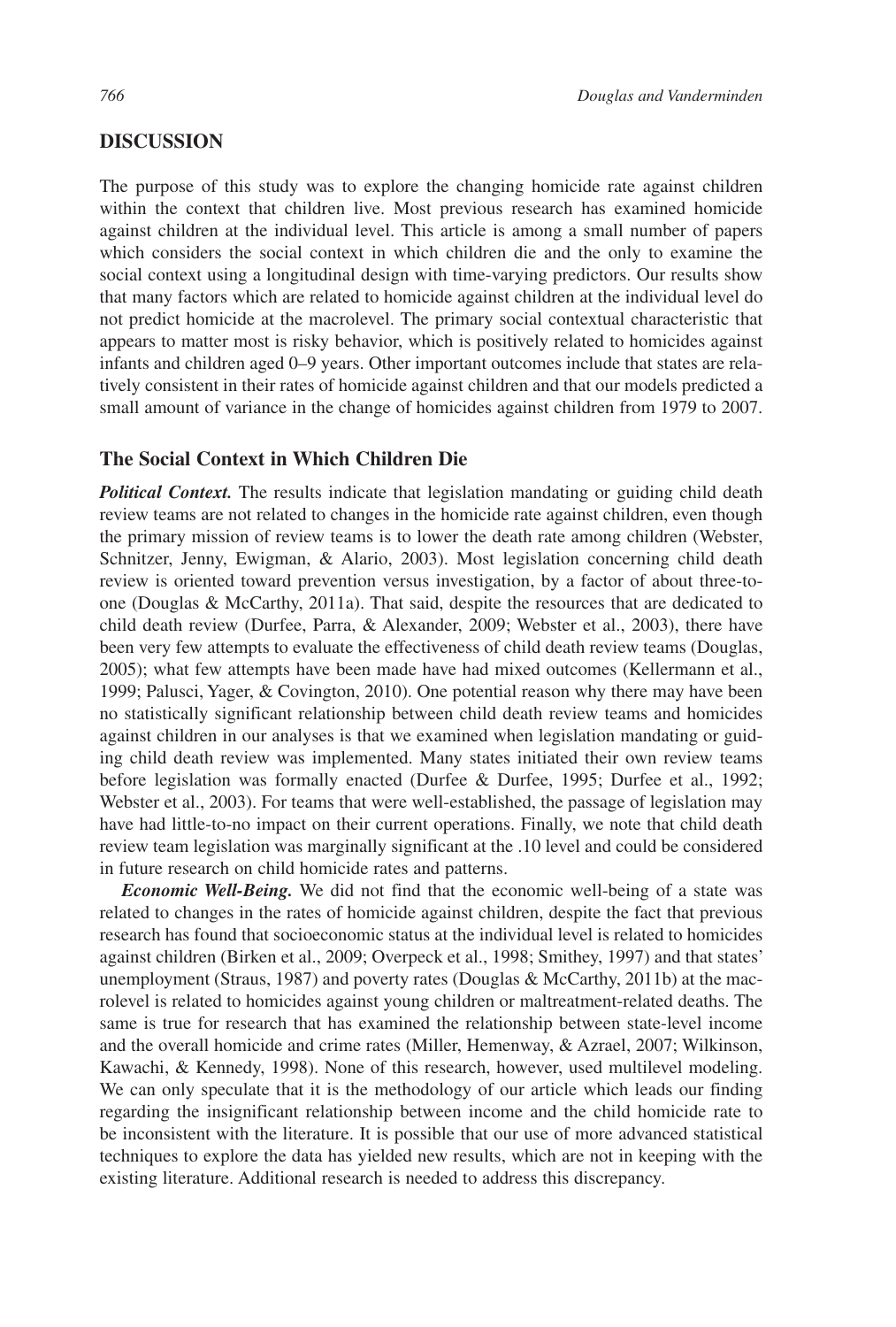*Family Stability.* We did not find that family stability, as measured by the state-level divorce rate, was related to the homicide of children. This is in contrast with previous research which has found that the divorce rate was positively related to homicides against children (Gartner, 1991; Straus, 1987). That said, this previous research was conducted during the 1960s–1980s, a period when divorce was on the rise and the research did not involve a longitudinal design—instead, homicide rates were averaged over several years or decades. Our research used a dataset which started in 1979, which was just about the time when the divorce rate peaked and then started to slowly decline (Stevenson & Wolfers, 2007). Thus, the potential reasons for the differences in our findings are related to both the period during which our research was conducted and our research design.

*Culture of Risky Behavior.* We found a positive relationship between the crime rate, as measured by rape, robbery, and assault, and homicides against children aged 0–9 years. Only the assault rate was positively related to homicides against infants. This research is consistent with previous macrolevel work, which found a positive relationship between aggravated assault and homicides against toddlers but is inconsistent with this same research which found no relationship between aggravated assault and homicides against infants (Straus, 1987).

We found that the rate of motor vehicle deaths was related to homicide against children. Previous research also found a positive relationship between motor vehicle deaths and homicide against children (Straus, 1987). We framed this particular characteristic as one that taps into a culture of reckless behavior, which would again be a measure included in the macrolayer of the ecological model. This finding is somewhat consistent with previous research which found a macrolevel, positive relationship between nations with high rates of deadly wars and homicide against children (Gartner, 1991). Future research on homicides against children might also investigate the potential relationship with other risky behavior such as drug or alcohol use, cigarette sales, and so forth.

# **LIMITATIONS**

The primary limitation of this set of analyses is the relatively small number of variables which were available to represent the outer ring of the ecological model, which likely explains the small percentage of variance explained in the dependent model, especially among infants. Despite this limitation, we were able to develop a model which included factors from previous research at both the micro- (Birken et al., 2009; Overpeck et al., 1998; Smithey, 1997) and macrolevels (Straus, 1987) and which represented several different elements of the ecological framework (Bronfenbrenner, 2004). We had to estimate several years' worth of data for the variable measuring the proportion of African Americans in state population. This variable was not statistically significant in our final models. It is possible that the missing data had an impact on that finding. Nevertheless, our results are overall consistent with previous research which has found a smaller number of predictors explain homicides against infants, as compared with older children (Straus, 1987).

# **CONCLUSIONS**

The findings of this study add new knowledge about the macrolevel risk factors for children to become homicide victims. It also confirms what many social scientists already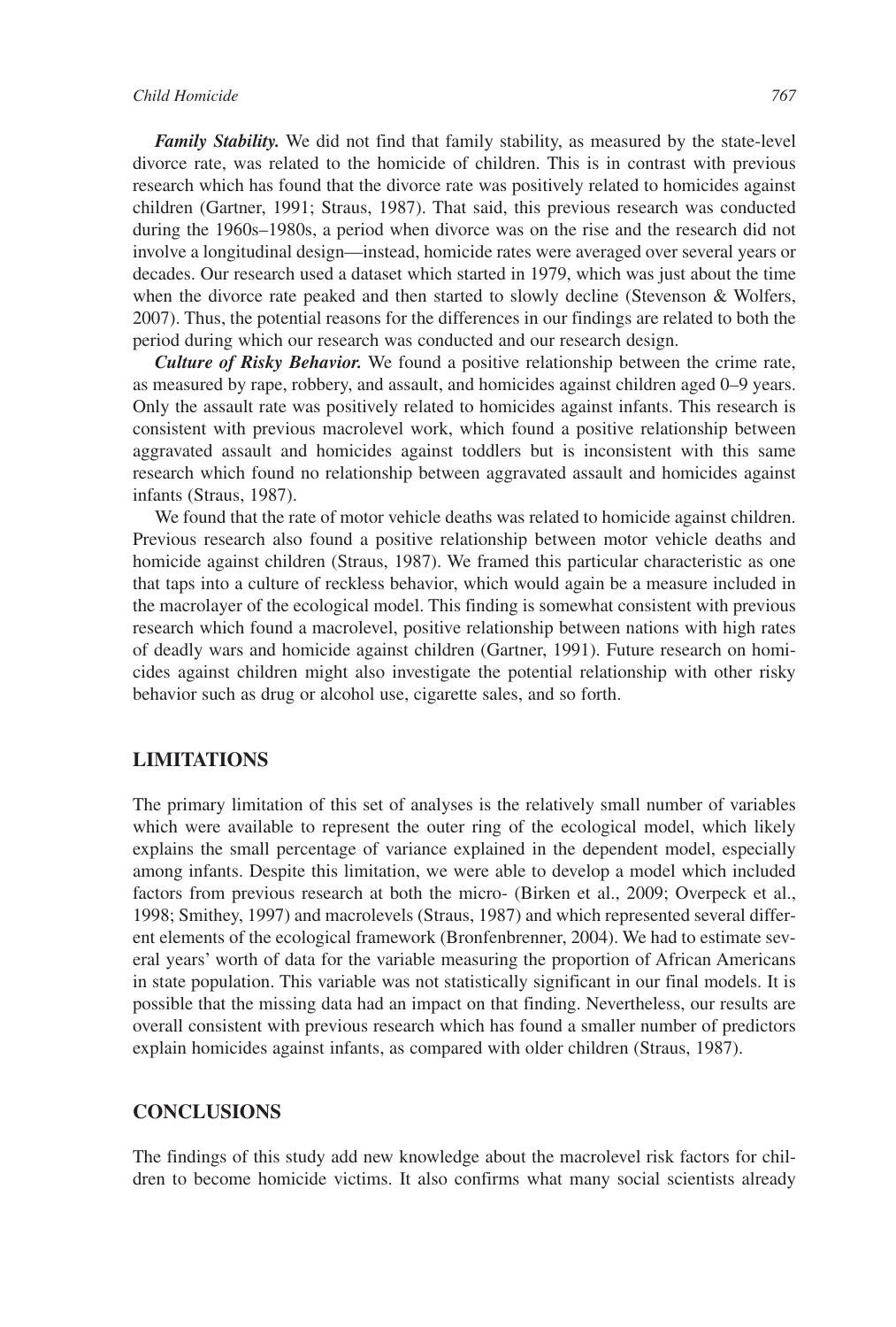know—we have inadequate measures to examine the social context of human behavior over time. This is an area which needs focused attention. In other developed nations, government provides funding for longitudinal, prospective research which is conducted over decades (Economic Social Research Council, n.d.). Second, our analyses spread some light on the potential reasons for why children become homicide victims, including criminal and reckless behavior. That said, we only explained a small amount of variance in the homicide rate against children aged 0–9 years and an even smaller amount of the variance among infants. Despite the attention paid to children who die at the hands of their caregivers, we continue to know very little about the actual prevalence of homicides against young children (Herman-Giddens et al., 1999; Tursz, Crost, Gerbouin-Rérolle, & Cook, 2010), risk factors which are associated with fatality (Lucas et al., 2002; Straus, 1987), and the effectiveness of prevention efforts (Douglas & Cunningham, 2008; Kellermann et al., 1999). These are areas for future research as well as research which examine the potential interaction between the micro-, meso-, and macrolevels of the ecological framework.

In closing, the findings of this research point to the larger and broader implications of the importance of lowering the crime rate to ensure that children are less likely to be the victim of homicide. We also found that a cultural context which includes risky behaviors fosters an environment where children are more at risk for homicide. Public education could address some of the concerns regarding the wide-reaching and potentially last impacts of risky behavior.

# **NOTE**

1. Descriptive information on all of the time-varying, state-level predictors is available upon request from the first author (ED).

#### **REFERENCES**

- Anderson, R., Ambrosino, R., Valentine, D., & Lauderdale, M. (1983). Child deaths attributed to abuse and neglect: An empirical study. *Children and Youth Services Review*, *5*(1), 75–89.
- Appell, A. R. (2002). Safe havens to abandon babies, part I: The Law. *Adoption Quarterly*, *5*(4), 59–68.
- Bennett, M. D., Jr., Hall, J., Frazier, L., Jr., Patel, N., Barker, L., & Shaw, K. (2006). Homicide of children aged 0-4 years, 2003-04: Results from the National Violent Death Reporting System. *Injury Prevention: Journal of the International Society for Child and Adolescent Injury Prevention*, *12*(Suppl. 2), ii39–ii43.
- Birken, C. S., Parkin, P. C., To, T., Wilkins, R., & Macarthur, C. (2009). Neighborhood socioeconomic status and homicides among children in urban Canada. *Pediatrics*, *123*(5), 815–819. <http://dx.doi.org/10.1542/peds.2008-0132>
- Bronfenbrenner, U. (2004). Ecological systems theory. In U. Bronfenbrenner (Ed.), *Making human beings human: Bioecological perspectives on human development*. Thousand Oaks, CA: Sage.
- Bunting, L., & Reid, C. (2005). Reviewing child deaths—Learning from the American experience. *[Child Abuse Review](http://www.ingentaconnect.com/content/external-references?article=0952-9136()14:2L.82[aid=10412353])*, *14*(2), 82–96.
- Centers for Disease Control and Prevention. (1997). Rates of homicide, suicide, and firearm-related death among children: 26 industrialized countries. *[Morbidity and Mortality Weekly Report](http://www.ingentaconnect.com/content/external-references?article=0091-0031()46L.101[aid=8801190])*, *46*, 101–105.
- Dias, M. S., Smith, K., DeGuehery, K., Mazur, P., Li, V., & Shaffer, M. L. (2005). Preventing abusive head trauma among infants and young children: A hospital-based, parent education program. *Pediatrics*, *115*(4), e470–e477.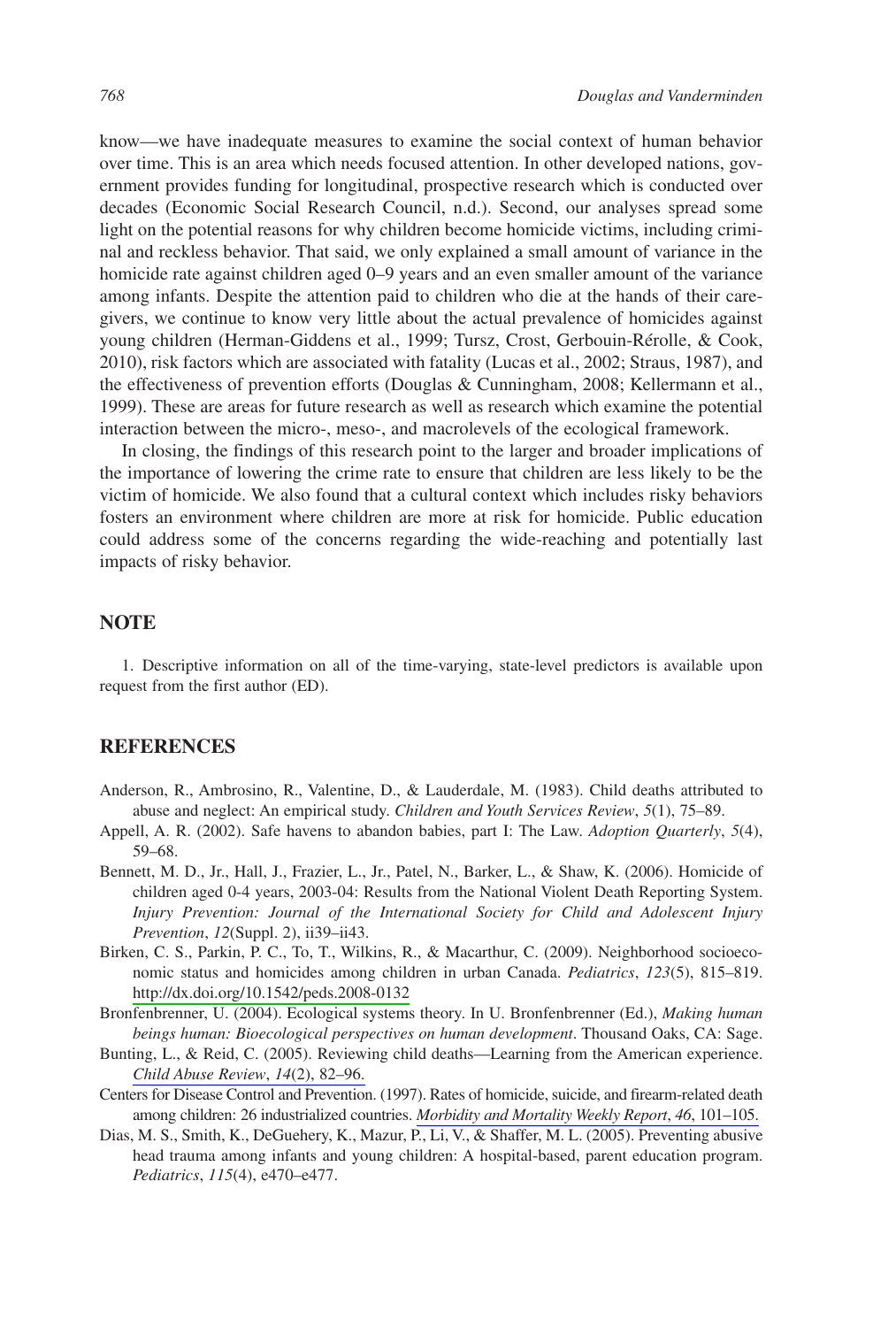- Douglas, E. M. (2005). Child maltreatment fatalities: What do we know, what have we done, and where do we go from here? In K. Kendall-Tackett & S. Gaicomoni (Eds.), *Child victimization* (pp. 4.1–4.18). Kingston, NJ: Civic Research Institute.
- Douglas, E. M. (2009). Media coverage of child maltreatment fatalities: Does it result in state legislative change intended to prevent future fatalities? *Journal of Policy Practice*, *8*(3), 224–239.
- Douglas, E. M., & Cunningham, J. M. (2008). Recommendations from child fatality review teams: Results of a US nationwide exploratory study concerning maltreatment fatalities and social service delivery. *Child Abuse Review*, *17*(5), 331–351[. http://dx.doi.org/10.1002/car.10.44](http://dx.doi.org/10.1002/car.10.44)
- Douglas, E. M., & McCarthy, S. C. (2011a). Child fatality review teams: A content analysis of social policy. *Child Welfare*, *90*(3), 91–110.
- Douglas, E. M., & McCarthy, S. C. (2011b). Child maltreatment fatalities: Predicting rates and the efficacy of child welfare policy. *Journal of Policy Practice*, *10*(2), 128–143.
- Durfee, M. J., & Durfee, D. T. (1995). Multi-agency child death review teams: Experience in the United States. *[Child Abuse Review](http://www.ingentaconnect.com/content/external-references?article=0952-9136()4L.377[aid=10412369])*, *4*, 377–381.
- Durfee, M. J., Gellert, G. A., & Tilton-Durfee, D. (1992). Origins and clinical relevance of child death review teams. *[Journal of the American Medical Association](http://www.ingentaconnect.com/content/external-references?article=0098-7484()267:23L.3172[aid=10412364])*, *267*(23), 3172–3175.
- Durfee, M., Parra, J. M., & Alexander, R. (2009). Child fatality review teams. *Pediatric Clinics of North America*, *56*(2), 379–387.
- Economic Social Research Council. (n.d.). *Center for longitudinal studies*. Retrieved from http:// [www.esrc.ac.uk/funding-and-guidance/tools-and-resources/research-resources/surveys/cls.aspx](http://www.esrc.ac.uk/funding-and-guidance/tools-and-resources/research-resources/surveys/cls.aspx)
- Finkelhor, D., & Ormrod, R. (2001, October). *Homicides of children and youth*. Retrieved from <http://www.ncjrs.gov/pdffiles1/ojjdp/187239.pdf>
- Fox, J. A. (1993). *Children are slain by their parents and teenagers by their peers*. Boston, MA: National Crime Analysis Program, Northeastern University.
- Gartner, R. (1991). Family structure, welfare spending, and child homicide in developed democracies. *Journal of Marriage & Family*, *53*(1), 231–240.
- Herman-Giddens, M. E., Brown, G., Verbiest, S., Carlson, P. J., Hooten, E. G., Howell, E., & Butts, J. D. (1999). Underascertainment of child abuse mortality in the United States. *[Journal of the](http://www.ingentaconnect.com/content/external-references?article=0098-7484()282:5L.463[aid=10412361])  [American Medical Association](http://www.ingentaconnect.com/content/external-references?article=0098-7484()282:5L.463[aid=10412361])*, *282*(5), 463–467.
- Herman-Giddens, M. E., Smith, J. B., Mittal, M., Carlson, M., & Butts, J. D. (2003). Newborns killed or left to die by a parent: A population-based study. *Journal of the American Medical Association*, *289*(11), 1425–1429.
- Kaplan, S. R., & Granik, L. A. (Eds.). (1991). *Child fatality investigative procedures manual*. Chicago, IL: American Bar Association.
- Kellermann, A. L., Thomas, W., Henry, G., Wald, M., Fajman, N. N., & Carter, J. (1999). *The best intentions: An evaluation of the child fatality review process in Georgia*. Retrieved from http:// [www.sph.emory.edu/CIC/gafatality.html](http://www.sph.emory.edu/CIC/gafatality.html)
- Kunz, J., & Bahr, S. J. (1996). A profile of parental homicide against children. *Journal of Family Violence*, *11*(4), 347–362.
- Lanning, K. V., & Walsh, B. (1996). Criminal investigation of suspected child abuse. In J. Briere, L. Berliner, J. A. Bulkey, C. Jenny, & T. Reid (Eds.), *The APSAC handbook on child maltreatment* (pp. 246–270). Thousand Oaks, Sage.
- Lucas, D. R., Wezner, K. C., Milner, J. S., McCanne, T. R., Harris, I. N., Monroe-Posey, C., & Nelson, J. P. (2002). Victim, perpetrator, family, and incident characteristics of infant and child homicide in the United States Air Force. *[Child Abuse & Neglect](http://www.ingentaconnect.com/content/external-references?article=0145-2134()26L.167[aid=10412368])*, *26*, 167–186.
- Lyman, J. M., McGwin G., Jr., Malone, D. E., Taylor, A. J., Brissie, R. M., Davis, G., & Rue, L. W., III. (2003). Epidemiology of child homicide in Jefferson County, Alabama. *[Child Abuse &](http://www.ingentaconnect.com/content/external-references?article=0145-2134()27:9L.1063[aid=10412358])  Neglect*, *27*[\(9\), 1063–1073.](http://www.ingentaconnect.com/content/external-references?article=0145-2134()27:9L.1063[aid=10412358])
- Miller, M., Hemenway, D., & Azrael, D. (2007). State-level homicide victimization rates in the US in relation to survey measures of household firearm ownership, 2001-2003. *Social Science & Medicine*, *64*(3), 656–664[. http://dx.doi.org/10.1016/j.socscimed.2006.09.024](http://dx.doi.org/10.1016/j.socscimed.2006.09.024)